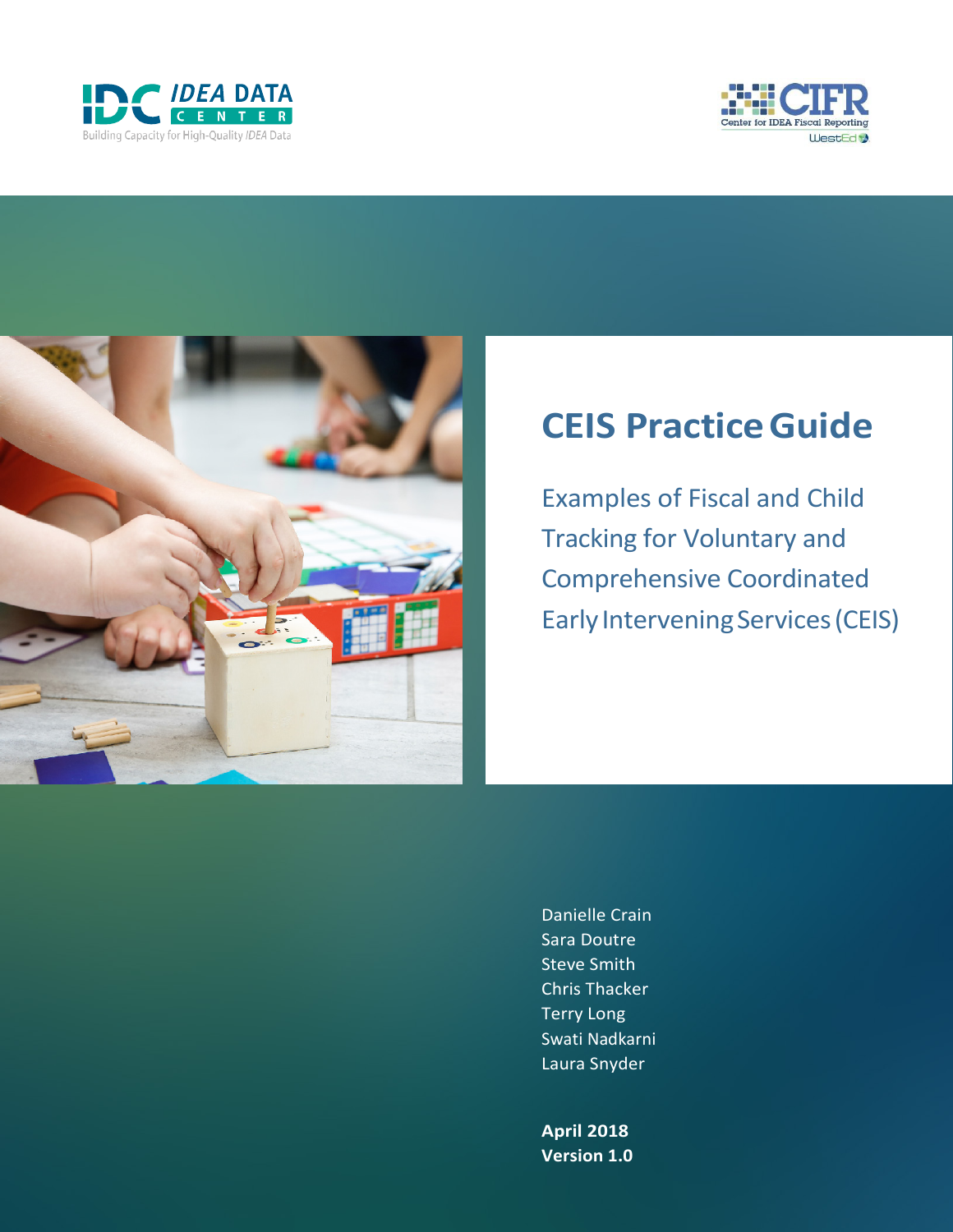



The *IDEA* Data Center (IDC) and the Center for IDEA Fiscal Reporting (CIFR) created this document under U.S. Department of Education, Office of Special Education Programs Grant No. H373Y130002 and H373F1430001. Richelle Davis and Meredith Miceli serve as the project officers. Dan Schreier serves as CIFR project officer.

The views expressed herein do not necessarily represent the positions or policies of the U.S. Department of Education. No official endorsement by the U.S. Department of Education of any product, commodity, service, or enterprise mentioned in this publication is intended or should be inferred. This product is public domain. Authorization to reproduce it in whole or in part is granted.

For more information about the *IDEA* Data Center's work and its partners, see [www.ideadata.org.](http://www.ideadata.org/) For more information about CIFR, see [https://cifr.wested.org.](https://cifr.wested.org/)

## **Suggested Citation:**

Crain, D., Doutre, S., Smith, S., Thacker, C., Long, T., Nadkarni, S., and Snyder, L. (2018, March). *CEIS Practice Guide: Examples of Fiscal and Child Tracking for Voluntary and Comprehensive Coordinated Early Intervening Services (CEIS)*. *IDEA* Data Center. Rockville, MD: Westat.





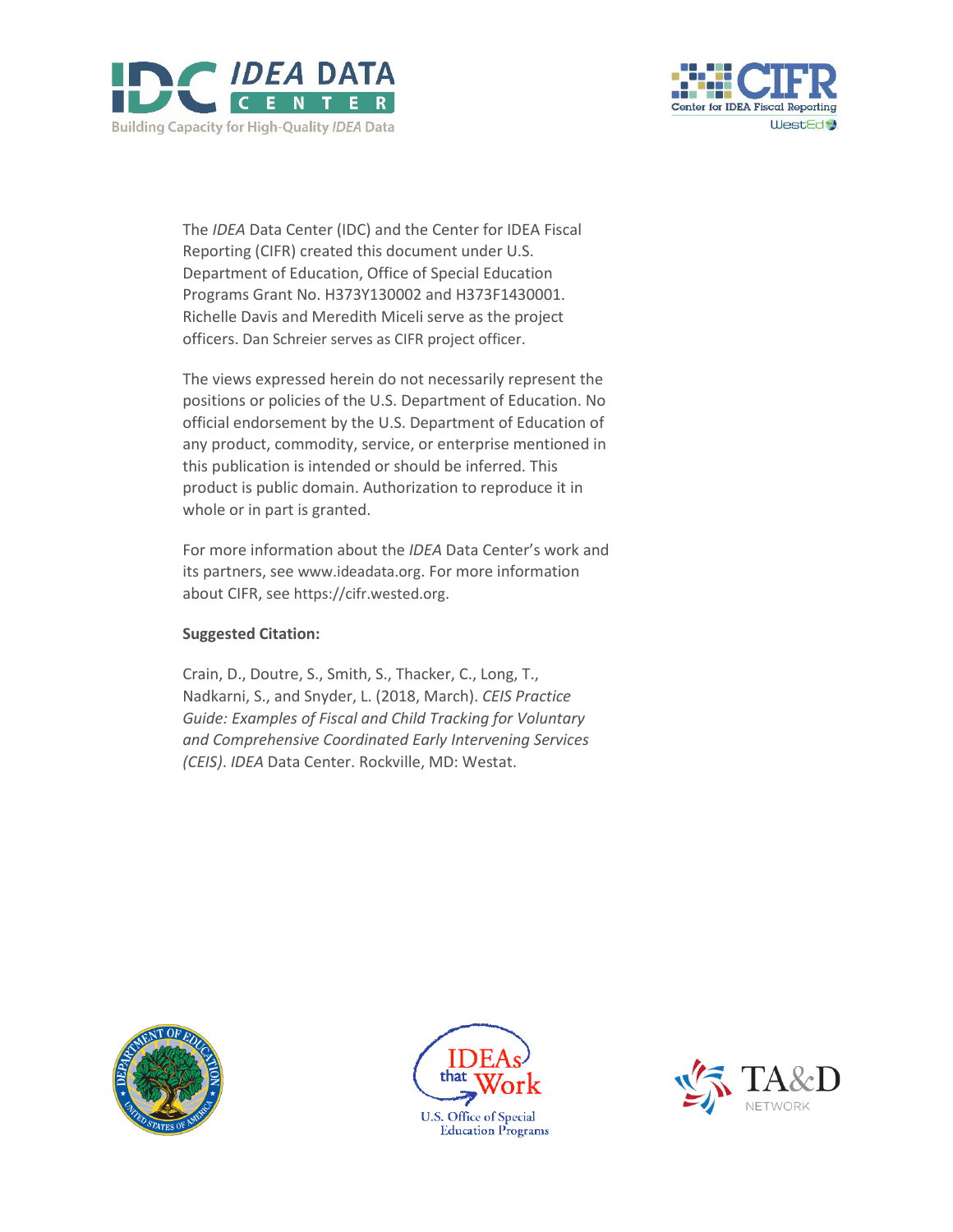**Practice Guide: Examples of Fiscal and Child Tracking for Voluntary and Comprehensive Coordinated Early Intervening Services**

# **Table of Contents**

| Fiscal and Child Tracking for Voluntary CEIS and Comprehensive CEIS1                                                                                                                                                                |
|-------------------------------------------------------------------------------------------------------------------------------------------------------------------------------------------------------------------------------------|
|                                                                                                                                                                                                                                     |
| Scenarios for Voluntary Coordinated Early Intervening Services 4                                                                                                                                                                    |
| Scenario 1: The LEA will voluntarily use CEIS funds to provide<br>professional development on scientifically based math<br>interventions to all K-3 teachers at the beginning of the                                                |
| Scenario 2: A child received voluntary CEIS in one LEA (LEA 1) and<br>then moved to another LEA (LEA 2) and was identified                                                                                                          |
| Scenarios for Comprehensive Coordinated Early Intervening Services                                                                                                                                                                  |
| Scenario 3: A school has a system in place to identify children<br>who need extra support in reading (e.g., MTSS, RTI) and<br>uses comprehensive CEIS funds in combination with                                                     |
| Scenario 4: A state requires an LEA to use IDEA funds for<br>comprehensive CEIS, but the intervention does not cost<br>as much as what the LEA budgeted. The LEA has IDEA<br>funds reserved for comprehensive CEIS that it does not |
|                                                                                                                                                                                                                                     |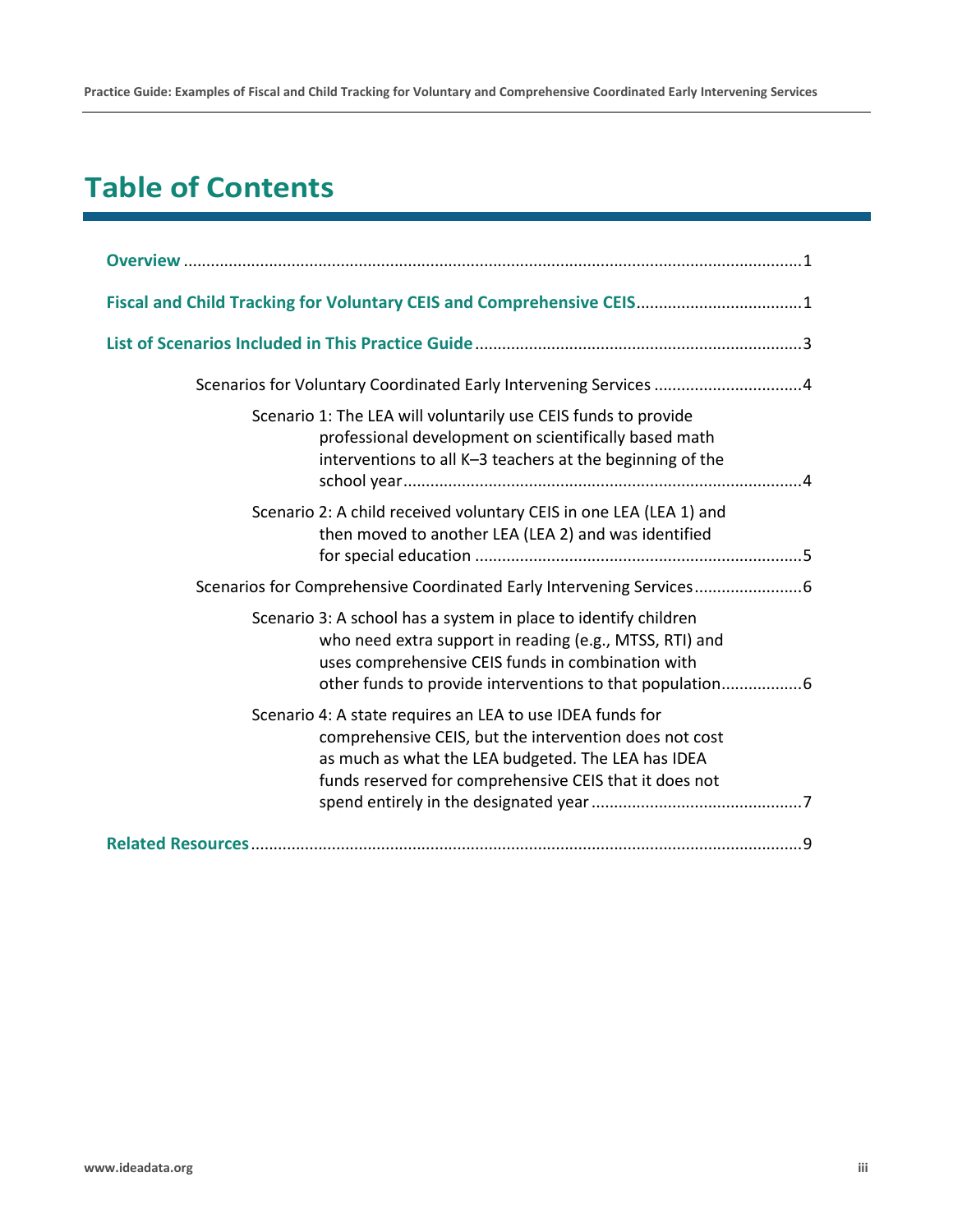# <span id="page-3-0"></span>**Overview**

The *Individuals with Disabilities Education Act* (IDEA) refers to two types of Coordinated Early Intervening Services (CEIS): voluntary CEIS and comprehensive CEIS.<sup>[1](#page-3-2)</sup> The voluntary CEIS provision allows local education agencies (LEAs) to reserve up to 15 percent of their IDEA Part B section 611 and section 619 allocations to serve children without disabilities that need additional supports. The comprehensive CEIS provision requires LEAs that are identified as \having significant disproportionality to reserve 15 percent of their IDEA Part B 611 and 619 allocations to serve children with or without disabilities that need additional supports to address the factors contributing to the significant disproportionality.

The Office of Special Education Programs (OSEP) requires states to report data on the LEAs that use IDEA funds for either voluntary CEIS or comprehensive CEIS through the IDEA Part B Maintenance of Effort (MOE) Reduction and CEIS data submission. The purpose of this practice guide is to provide examples of how states and LEAs can accurately track the funds used for voluntary CEIS and comprehensive CEIS and the children who receive those services.

States must report the following information for voluntary and comprehensive CEIS<sup>[2](#page-3-3)</sup> using the ED*Facts* Metadata and Process System (E*MAPS*):

- the amount of Part B Section 611 and Section 619 funds that the state education agency (SEA) allocates to each LEA;
- the amount of Part B funds each LEA reserves for CEIS;
- the type of CEIS;
- the number of children who received CEIS; and
- the number of children who received CEIS over the past two years and were subsequently identified for special education and related services in the reporting year.

# <span id="page-3-1"></span>**Fiscal and Child Tracking for Voluntary CEIS and Comprehensive CEIS**

IDEA funds used for voluntary and comprehensive CEIS are subject to the general requirements for use of federal funds, as well as specific requirements related to their use. States and LEAs should carefully track the use of IDEA funds for voluntary and comprehensive CEIS for audit purposes, as well as for reporting to OSEP. States and LEAs

<span id="page-3-2"></span><sup>1</sup> For more information about the regulatory requirements for both types of CEIS, see the *Quick Reference Guide on Coordinated Early Intervening Services* produced by the Center for IDEA Fiscal Reporting (CIFR) and the IDEA Data Center (IDC).<br><sup>2</sup> States that require LEAs to set aside IDEA funds for comprehensive CEIS due to significant disproportionality will report addition

<span id="page-3-3"></span>State Supplemental Survey-IDEA (e.g., the state's definition of significant disproportionality). For more information about these reporting requirements, see IDC's *A Comparison of Mandatory Comprehensive Coordinated Early Intervening Services (CCEIS) and Voluntary Coordinated Early Intervening Services (CEIS)*.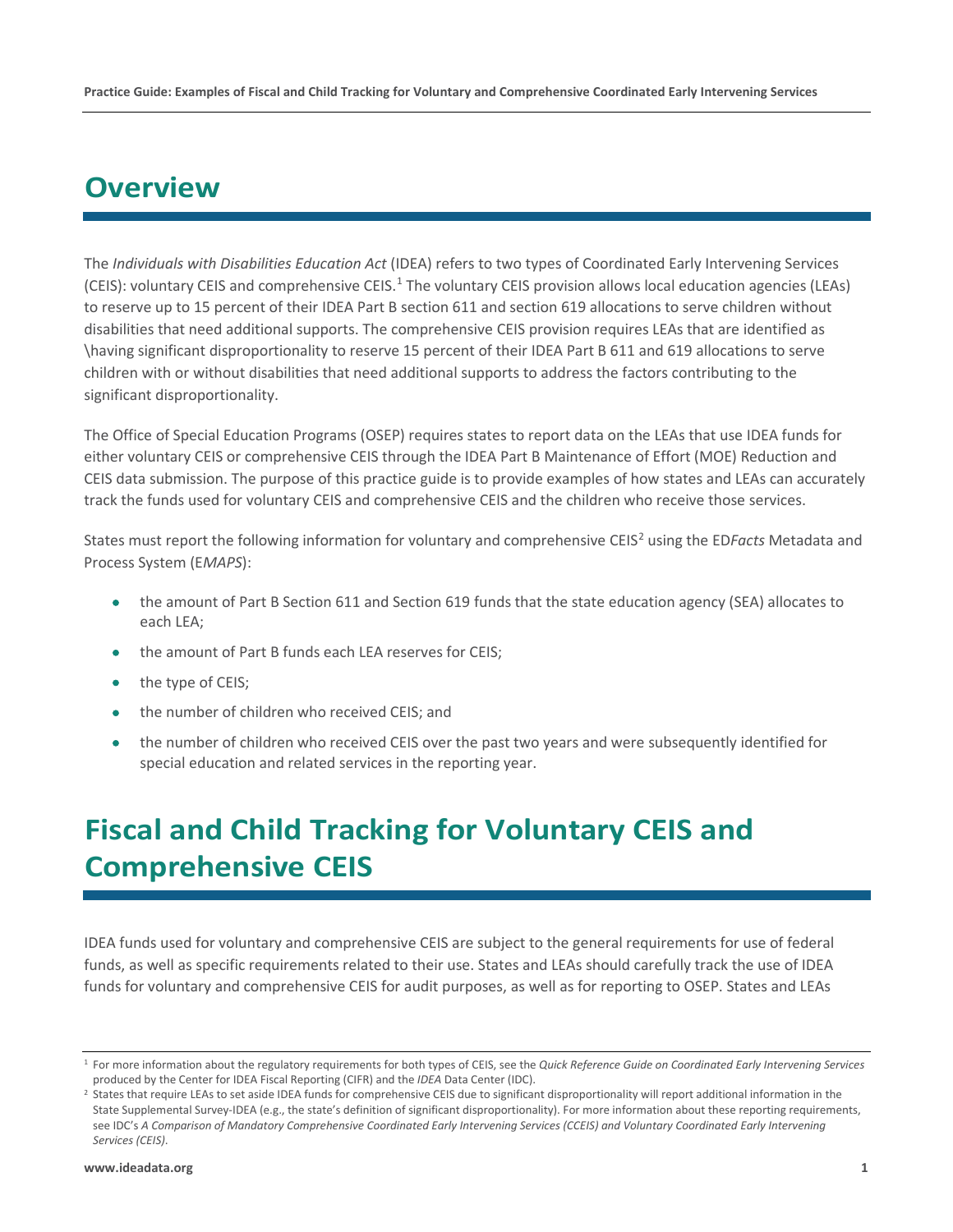should have procedures in place to ensure that the use of funds is in accordance with the requirements at 34 CFR §300.226 and 34 CFR §300.646.

This practice guide focuses on tracking the amount of funds used by an LEA for voluntary or comprehensive CEIS for reporting to OSEP, but a state should also have procedures in place to monitor for and ensure the appropriate use of those funds. Tracking the use of funds includes collecting information about the total amount of IDEA funds expended for CEIS, the subgrant year from which the IDEA funds come, and activities the voluntary or comprehensive CEIS funds cover. Such data are necessary for further monitoring to ensure appropriate use of the funds.

The practice guide uses the following terms to discuss tracking funds:

- **Expenditures.** Track expenditures to include information about the amount of IDEA funds the LEA used for the permissible activities. Ensure that the LEA expended the required amount for comprehensive CEIS and that it expended no more for comprehensive or voluntary CEIS than the maximum amount available.
- **Subgrant Year.** Track the subgrant year from which an LEA used funds for voluntary or comprehensive CEIS.
	- LEAs can choose to expend funds totaling the required amount for comprehensive CEIS from one of three different LEA subgrants (depending on the timing of the determination of significant disproportionality); therefore, the year of the determination of significant disproportionality and the subgrant year may be different. For example, if the state identifies an LEA as having significant disproportionality in February 2018, the LEA may set aside funds for comprehensive CEIS as follows:
		- **15 percent of the funds that it receives from the federal fiscal year (FFY) 2018 appropriation** (available for obligation from July 1, 2018, through September 30, 2020);
		- **15 percent of the funds that it received from the FFY 2017 appropriation (available for obligation** from July 1, 2017, through September 30, 2019); or
		- **15 percent of the funds that it received from the FFY 2016 appropriation (available for obligation** from July 1, 2016, through September 30, 2018).
- **Voluntary and Comprehensive CEIS Activities.** States must track the use of funds to ensure that LEAs use voluntary and comprehensive CEIS funds for permissible activities. Permissible activities include providing professional development and academic and behavior supports and planning activities around voluntary and comprehensive CEIS. For comprehensive CEIS, the LEA must also demonstrate to the SEA that it used the funds to address the policies, procedures, or practices that contributed to the identified significant disproportionality.

LEAs or states also must track children who receive voluntary or comprehensive CEIS, and the state must report the numbers of children to OSEP. While some LEAs report aggregate numbers of children to the SEA, LEAs should consider maintaining a child-level record to account for each child who received voluntary CEIS or comprehensive CEIS. For comprehensive CEIS, the LEA should be able to demonstrate that it did not exclusively provide comprehensive CEIS to children with disabilities.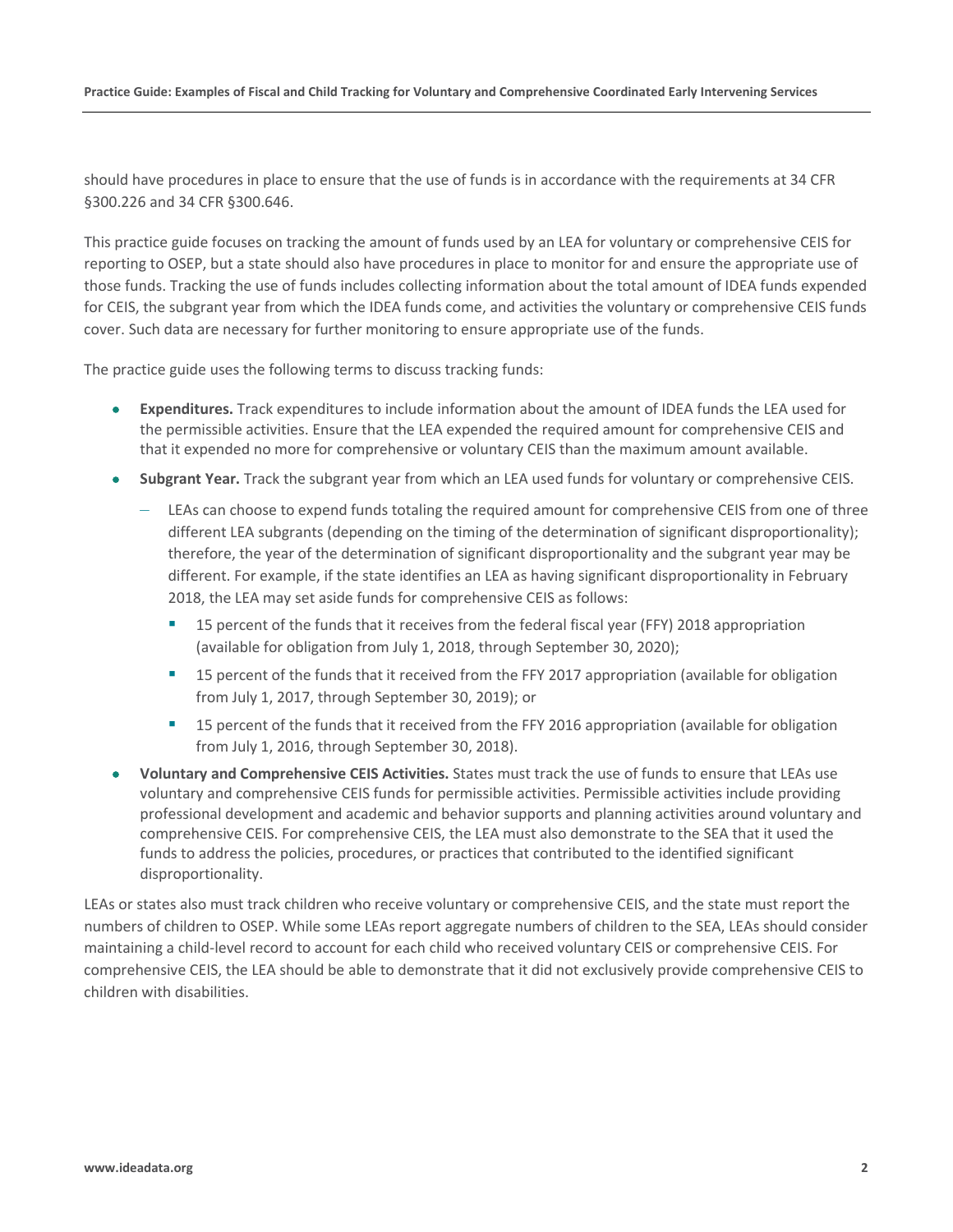This practice guide uses the following terms to discuss child-level tracking:

- **1. Target Group.** The group that qualifies for and will receive voluntary or comprehensive CEIS and determine which children from the target group receive voluntary or comprehensive CEIS.
- **2. Identification for Special Education.** In addition to counting the number of children who receive voluntary or comprehensive CEIS, LEAs or the SEA must determine whether children who received voluntary or comprehensive CEIS over the past two years were identified for special education and related services in the reporting year. While some LEAs report aggregate numbers to the SEA, LEAs should consider maintaining a child-level record to account for each child who received voluntary or comprehensive CEIS.

States and LEAs can use this practice guide with the *CEIS Fiscal and Child Data Tracker* developed by IDC and CIFR. The *CEIS Fiscal and Child Data Tracker* is a set of three tools (provider, school, and LEA) states can use with their providers,<sup>[3](#page-5-1)</sup> schools, and LEAs to assist them in tracking the finances, services, and child data associated with CEIS.

This practice guide provides two scenarios each for voluntary CEIS and comprehensive CEIS. Each scenario describes an LEA's implementation of voluntary or comprehensive CEIS and how the LEA or state could track:

- the amount of IDEA funds LEAs reserved for voluntary or comprehensive CEIS;
- the activities conducted using IDEA funds for voluntary or comprehensive CEIS;
- the target group of children; and
- ongoing child-level data about special education identification.

# <span id="page-5-0"></span>**List of Scenarios Included in This Practice Guide**

#### **Scenarios for Voluntary Coordinated Early Intervening Services**

| Scenario 1: The LEA will voluntarily use CEIS funds to provide professional development on scientifically-based |  |
|-----------------------------------------------------------------------------------------------------------------|--|
| Scenario 2: A child received voluntary CEIS in one LEA (LEA 1) and then moved to another LEA (LEA 2) and was    |  |

#### **Scenarios for Comprehensive Coordinated Early Intervening Services**

[Scenario 3: A school has a system in place to identify children who need extra support in reading](#page-8-1)  (e.g., MTSS, RTI) and uses comprehensive CEIS [funds in combination with other funds to provide interventions](#page-8-1)  to that population [......................................................................................................................................................6](#page-8-1)

<span id="page-5-1"></span><sup>&</sup>lt;sup>3</sup> Provider refers to the school or LEA staff implementing CEIS. It could be teachers, paraprofessionals, counselors, or other staff (e.g., a teacher who provides the academic or behavior interventions or supports; a behavioral interventionist, behavior specialist, or psychologist).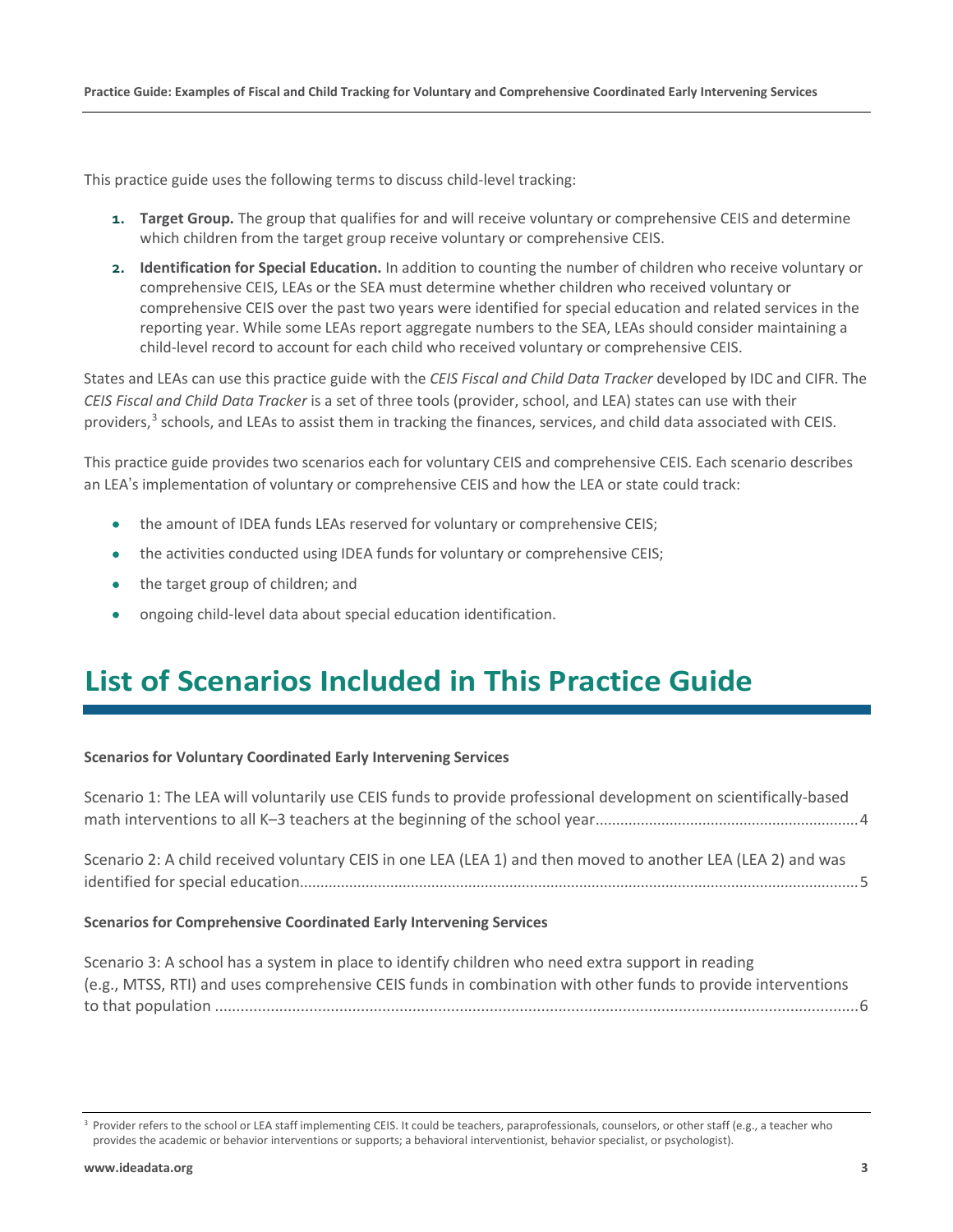[Scenario 4: A state requires an LEA to use IDEA funds for comprehensive CEIS, but the intervention does not cost](#page-9-0)  [as much as what the LEA budgeted. The LEA has IDEA funds reserved for comprehensive CEIS that it does not](#page-9-0)  [spend entirely in the designated year........................................................................................................................7](#page-9-0)

# <span id="page-6-0"></span>Scenarios for Voluntary Coordinated Early Intervening Services

### <span id="page-6-1"></span>**Scenario 1: The LEA will voluntarily use CEIS funds to provide professional development on scientifically based math interventions to all K–3 teachers at the beginning of the school year.**

During planning for the 2017–18 school year, LEA staff reviewed data on math performance for kindergarten-throughthird-grade children in the LEA and found three groups of children who did not meet at least one of the four formative math assessment benchmarks the LEA monitored through progress monitoring throughout the 2016–17 school year:

- **1.** children who did not meet one or two benchmarks, did not qualify for any additional math interventions, and were not identified for special education and related services;
- **2.** children who did not meet three or four benchmarks, were not identified for special education and related services, and thus qualified for math intervention through the LEA's RTI tier two provided by trained aides during math group time; and
- **3.** children who did not meet one to four benchmarks but received special education and related services.

The LEA identified a professional development curriculum on scientifically based math interventions for children in kindergarten through third grade. A regular education teacher administers the interventions during small groups, allowing the teacher to provide the interventions to the group of children who did not meet one or two formative assessment benchmarks and who did not qualify for math intervention or special education (group 1).

The cost of the professional development is \$30,000 for 60 kindergarten-through-third-grade teachers. The LEA's Part B allocations for school year (SY) 2017–18 are \$850,000 for Section 611 and \$75,000 for Section 619. This means that the total amount available for CEIS is \$138,750, or 15 percent of \$925,000. The LEA will only use \$30,000 of the available CEIS funds to pay for the professional development for 60 teachers.

- Who is the target group for CEIS?
	- The target group is the children in group (1) who did not meet one or two formative math assessment benchmarks and did not qualify for RTI math interventions or special education and related services. The 60 kindergarten-through-third-grade teachers who attended the training teach this group of children.
- Which children should the LEA consider tracking for CEIS?
	- The LEA should consider tracking only those children who are in the target group (did not meet math assessment benchmarks but did not receive RTI math interventions and were not identified for special education and related services) and received math interventions from the teachers who received CEISfunded professional development.
	- For CEIS reporting purposes, the LEA should not count children who did not need additional support or children who were eligible for and received the RTI or special education intervention (groups 2 and 3 above), even if they received math interventions from the teachers who received CEIS-funded professional development.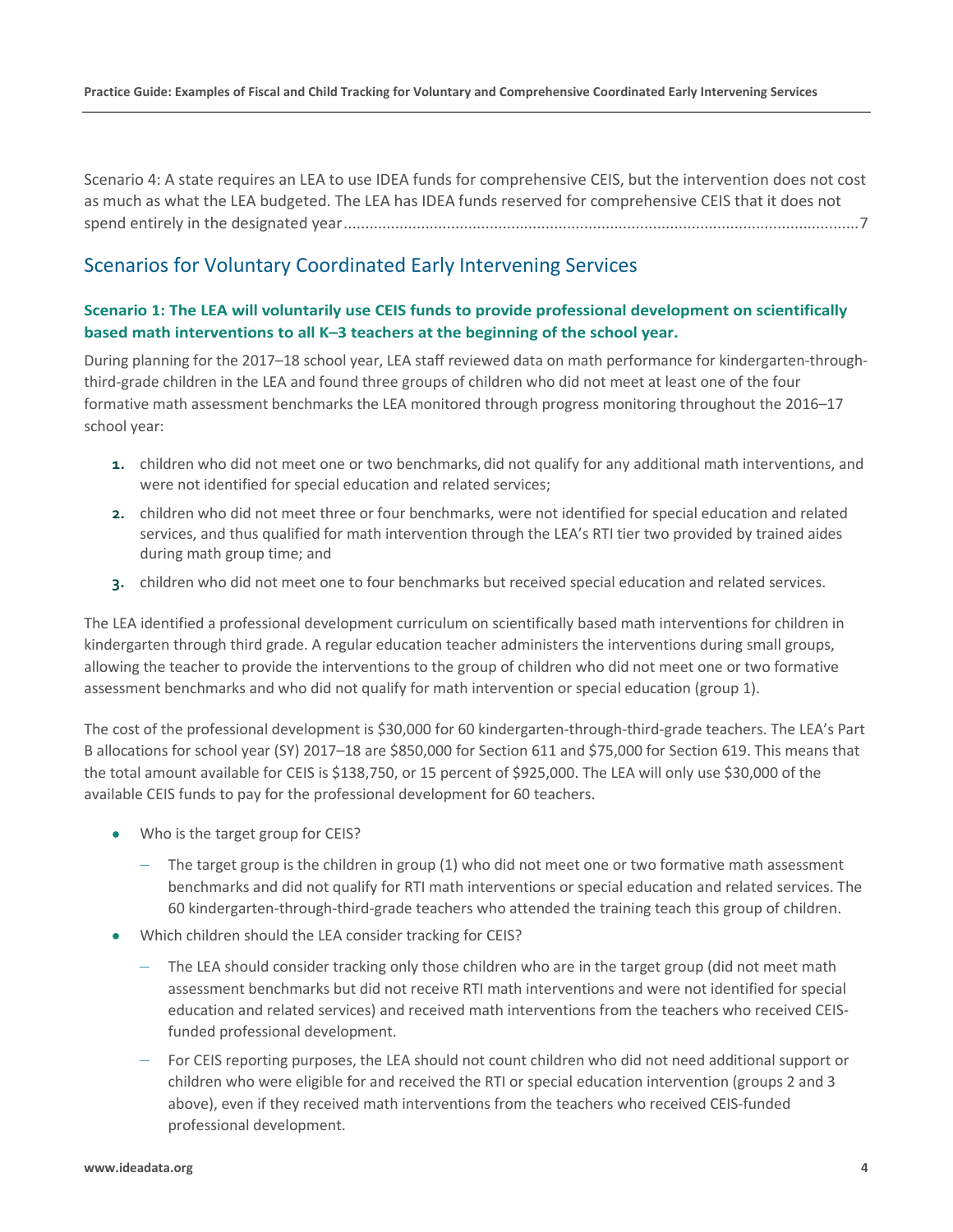- When should the LEA track children for CEIS?
	- In this scenario, the LEA provided the professional development at the beginning of the 2017–18 school year and teachers began applying it in the same year, so the LEA will count children as having received CEIS in 2017-18.
	- The LEA should follow this target group to determine if any of the children are identified as eligible for special education and related services in the 2017–18, 2018–19, and 2019–20 school years.
	- The LEA should count the children in the target group as having received CEIS in 2018–19 if the LEA provided the professional development during the 2017–18 school year but teachers did not implement the small group interventions they learned during this professional development until the 2018–19 school year. The LEA should follow the target group during the 2018–19, 2019–20, and 2020–21 school years to determine if any of the children are identified as eligible for special education and related services.
- How should the LEA track funds?
	- The LEA should review the planned expenditures prior to implementing the professional development to ensure that the IDEA funding will supplement and not supplant federal, state, or local funds.
	- The LEA should document the amount the LEA used for voluntary CEIS to ensure that it is not more than 15 percent of the LEA's IDEA Part B subgrant.
	- The LEA should document how the IDEA funds were used to provide the professional development, which may include
		- **actual cost of the training;**
		- supplies and materials for the training;
		- **funds the LEA used to pay teachers to attend or pay for substitute teachers during the training; and**
		- **neeting space fees.**
	- The LEA should track the use of CEIS funds it budgeted for the professional development to ensure the LEA actually used the funds for professional development.

## <span id="page-7-0"></span>**Scenario 2: A child received voluntary CEIS in one LEA (LEA 1) and then moved to another LEA (LEA 2) and was identified for special education.**

A child in LEA 1 received voluntary CEIS in third grade (SY 2017–18) through intensive reading interventions that the LEA provided to a target group of children in need of additional supports to succeed in the general education environment. The child was not eligible for special education services in third grade.

In December of his fourth-grade year (SY 2018-19), the child moved to LEA 2. LEA 2 does not provide CEIS. In January, his new teacher referred him for an evaluation, and the IEP team found him to be eligible for special education and related services.

- Which children should LEA 1 track for voluntary CEIS?
	- LEA 1, which provided the voluntary CEIS, should track all children that were part of the target group.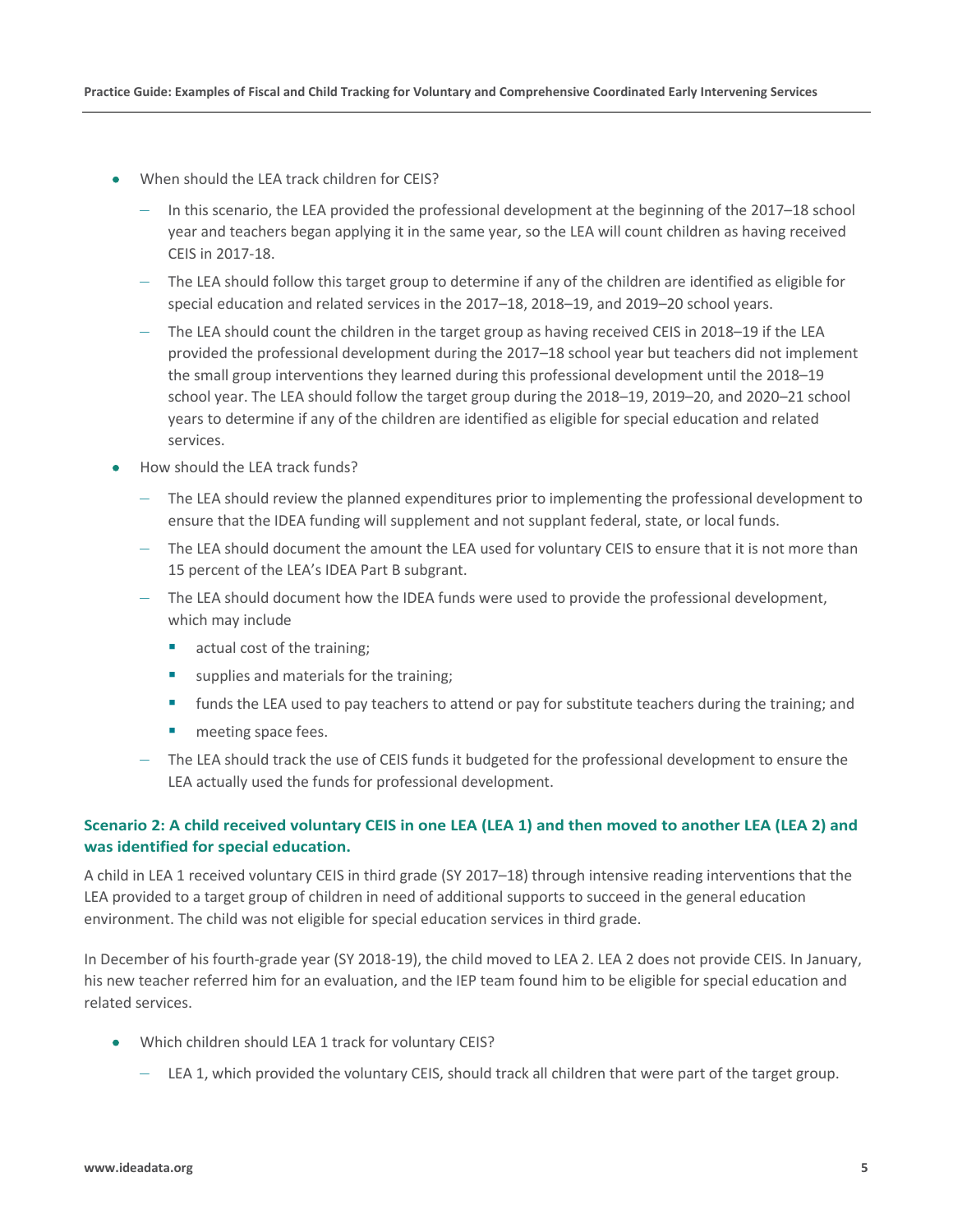- When should LEA 1 and the SEA track the departing child for voluntary CEIS?
	- IDEA requires that LEA 1 only track the child until the child leaves the LEA.
	- If the SEA is able to access child-level data on children receiving voluntary CEIS, it should track the child for 2 years and report this child in LEA 1, as a child who had received CEIS previously and was identified as eligible for special education and related services in SY 2018-19.
- When should the LEAs report this child?
	- LEA 1 should report this child as having received voluntary CEIS in SY 2017–18.
	- Because LEA 2, the receiving LEA, did not provide voluntary CEIS to this child, LEA 2 should not report this child in their voluntary CEIS reporting for SY 2018-19.
- How should the LEAs track funds?
	- LEA 1 should track the IDEA funds it used for all the children in the target group until it spent the funds or until 27 months after it allocated the funds.
	- Because LEA 2 does not provide CEIS, LEA 2 does not need to track funds.

## <span id="page-8-0"></span>Scenarios for Comprehensive Coordinated Early Intervening Services

## <span id="page-8-1"></span>**Scenario 3: A school has a system in place to identify children who need extra support in reading (e.g., MTSS, RTI) and uses comprehensive CEIS funds in combination with other funds to provide interventions to that population.**

In SY 2016–17, the state identified an LEA as having significant disproportionality because it over-identified Hispanic/Latino children in the specific learning disabilities category. The LEA conducted a review of contributing factors and determined that the majority of Hispanic/Latino children whom the LEA identified as having a specific learning disability were enrolled in one elementary school. As part of its MTSS, the LEA wants to focus its comprehensive CEIS on increasing the reading supports the school can provide so children can succeed in a general education environment. It will do this by providing intervention and progress monitoring for children in tier 2 whom the LEA identified as needing those supports. The school identified 200 children who need extra support in reading who were not previously receiving progress monitoring in tier 2. The school will use IDEA funds to increase the supports to those 200 children. The additional cost for the interventions is \$300,000.

The LEA's Part B allocations for SY 2017–18 are \$400,000 for Section 611 and \$50,000 for Section 619. This means that the total amount the LEA must spend for comprehensive CEIS is \$67,500, or 15 percent of \$450,000. The LEA will use 15 percent of its IDEA Part B funds and cover the rest of the cost for the increased interventions (\$232,500) with other funds. The LEA will track the comprehensive CEIS funds it used for specific intervention services it provided to the 200 children for whom the LEA adds services this year, which include children with and without disabilities. For example, there may be some children with disabilities whose special education services address speech or behavior, but whose individualized education programs (IEPs) do not address reading. Those children might be considered tier 2 for reading and receive comprehensive CEIS. The LEA will also track the children without disabilities who subsequently are identified for special education and related services.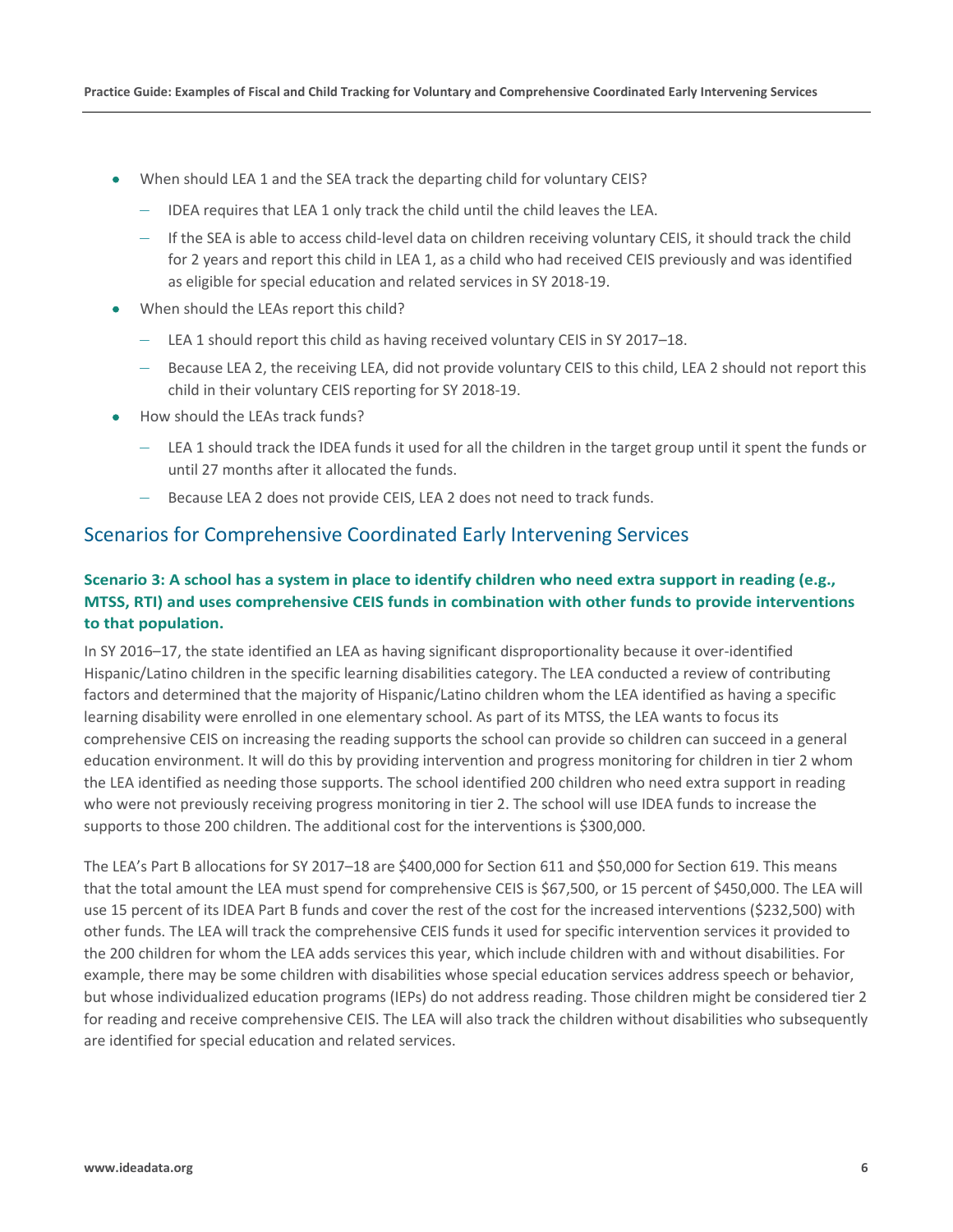- Who is the target group for comprehensive CEIS?
	- The target group is all children who are in need of additional supports to succeed in a general education environment and are associated with the risk factors contributing to significant disproportionality, with an emphasis on Hispanic/Latino children because they were in the group over-identified.
- Which children should the LEA track for comprehensive CEIS?
	- The LEA should track the children from the target group who received comprehensive CEIS.
	- The LEA should track the children from the target group who received comprehensive CEIS but subsequently received special education for the next two years.
- When should the LEA track children for comprehensive CEIS?
	- The LEA should track all children from the target group who received the reading interventions supported by IDEA funds for comprehensive CEIS during the 2017–18 school year.
	- The LEA should follow those children who received comprehensive CEIS during the 2017–18 school year and determine if they are eligible for special education and related services in the 2018–19 and 2019–20 school years.
- How should the LEA track funds?
	- The LEA should track the amount it reserved and spent for comprehensive CEIS to ensure that the LEA spent the full 15 percent of the LEA's IDEA Part B subgrant for comprehensive CEIS.
	- The LEA should track the use of comprehensive CEIS funds to ensure that the funds were used to supplement, and not supplant, other federal, state, and local funds.
	- In this scenario, the amount of IDEA funds reported by the SEA in E*MAPS* should be for the 2017–18 school year in which the funds were set aside.

## <span id="page-9-0"></span>**Scenario 4: A state requires an LEA to use IDEA funds for comprehensive CEIS, but the intervention does not cost as much as what the LEA budgeted. The LEA has IDEA funds reserved for comprehensive CEIS that it does not spend entirely in the designated year.**

The LEA's Part B allocations for SY 2017–18 are \$900,000 for Section 611 and \$25,000 for Section 619. This means the total amount that the LEA must use for comprehensive CEIS is \$138,750, or 15 percent of \$925,000.

The LEA planned to use the funds to provide a behavior intervention for children, with and without disabilities, whom the LEA would identify based on office referrals in each of the LEA's four high schools. The LEA projected the cost to be at least \$138,750 in the LEA's budget for SY 2017–18.

However, at the end of SY 2017–18, the LEA evaluated data and expenses and learned that, due to lower than expected office referrals; the LEA had spent only \$90,000 on the comprehensive CEIS intervention. The LEA has a remaining balance of \$48,750, and the funds are available through October 2019.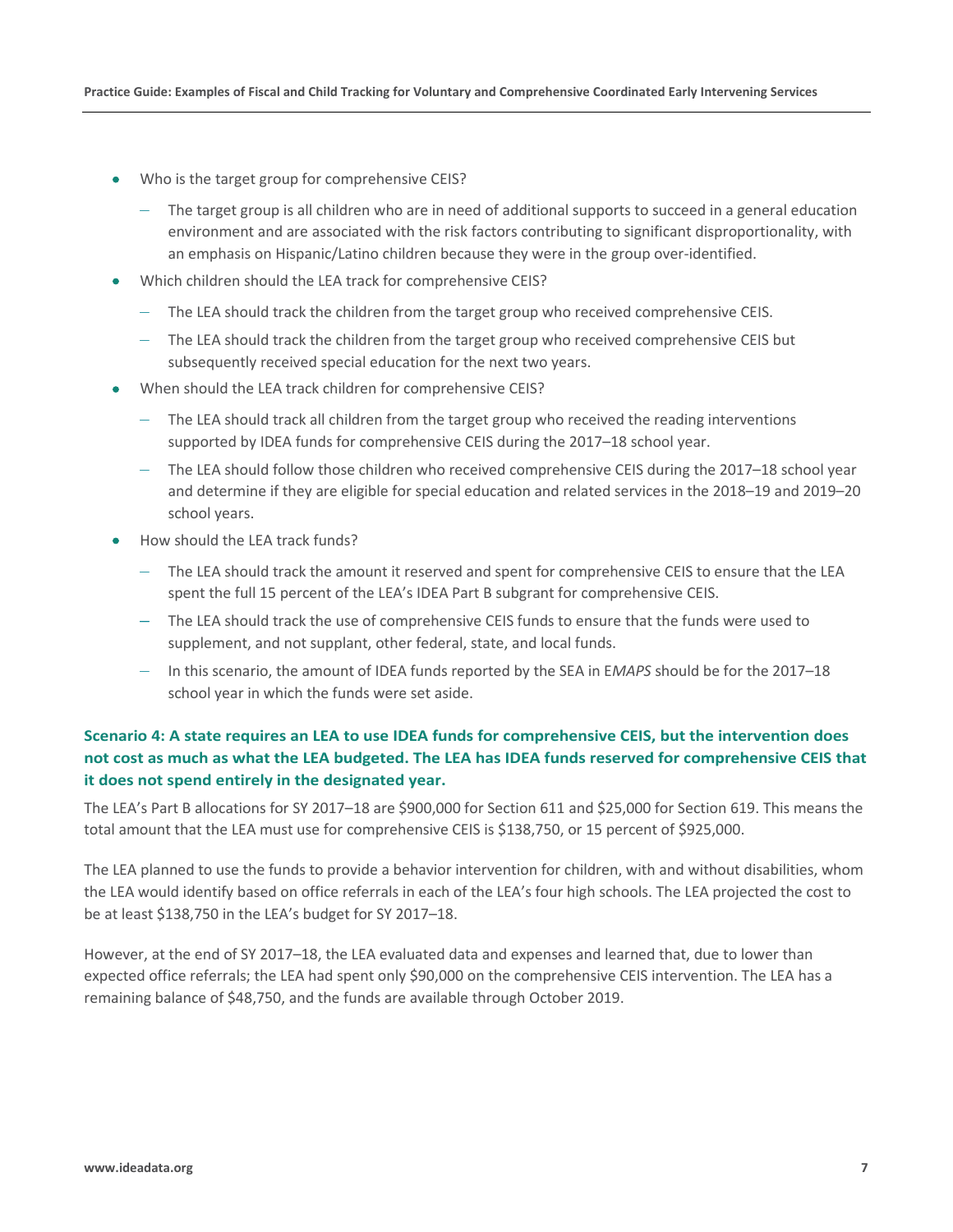- Who is the target group for comprehensive CEIS?
	- The target group is high school children, with and without disabilities, with three or more office referrals during a semester.
- Which children should the LEA track for comprehensive CEIS?
	- The LEA should track all children who received the behavior intervention, based on office referrals, in the first year of comprehensive CEIS implementation and in the next year when the LEA expends the carryover funds.
- When should the LEA track and report children for comprehensive CEIS?
	- Tracking children must extend over multiple consecutive years if the LEA needs additional time to expend the full 15 percent.
	- The LEA should track the children who received the behavior intervention in the 2017–18 school year and report these students for 2017-18 reporting year.
	- The LEA should follow those children who were not eligible for special education in the implementation year who received CEIS during the 2017–18 school year to determine if they are identified as eligible for special education and related services in the 2018–19 or 2019–20 school years. Children who were identified as eligible for special education should be reported in the year of identification.
	- The LEA should track the children who received the behavior intervention in 2018–19.
	- The LEA should follow those children who were not eligible for special education in the implementation year who received CEIS during the 2018–19 school year to determine if they were identified as eligible for special education and related services in the 2019–20 and 2020–21 school years. Children who were identified as eligible for special education should be reported in the year of identification.
- How should the LEA track funds?
	- The LEA must use the full amount required for comprehensive CEIS.
	- The LEA should track the amount it reserved and spent for comprehensive CEIS funds to ensure that the LEA has spent the full 15 percent of the LEA's IDEA Part B subgrant for comprehensive CEIS.
	- The LEA should track the use of comprehensive CEIS funds to ensure it used the funds for the behavior intervention.
	- The LEA should track the use of comprehensive CEIS funds to ensure that the funds were used to supplement, and not supplant, other federal, state, or local funds. The LEA may continue to use the funds for the 27-month period of their availability. If the LEA projects that it will not expend the funds, the LEA must develop a plan for implementing additional comprehensive CEIS. The LEA may not reallocate nonexpended funds for purposes other than comprehensive CEIS.
	- If the LEA is unable to obligate any portion of the comprehensive CEIS funds by the end of the 27-month period of availability, the unobligated funds revert to the federal government upon liquidation and OSEP may find the LEA to be in noncompliance.
		- The LEA should report the full amount of funds as being set aside for comprehensive CEIS in the 2017–18 school year in which the LEA initially reserved the funds based on the determination of significant disproportionality. The LEA needs to track the funds that it spent on comprehensive CEIS activities in the first year.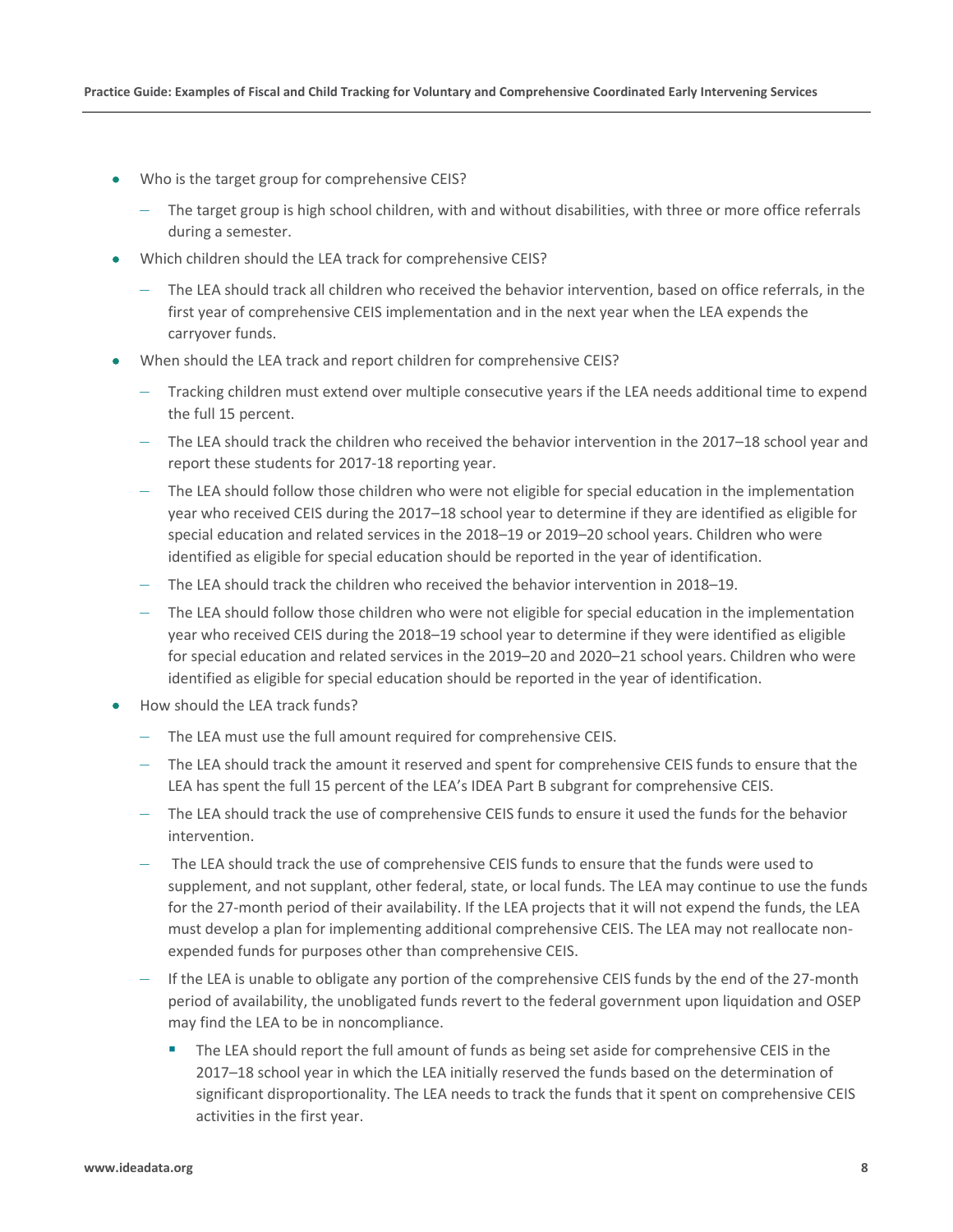The LEA should budget, spend, and track the remaining funds in the carryover year. Because the full amount of the reserved funds was already reported in the prior year, the SEA will not report the carryover amount in its reporting to OSEP.

# <span id="page-11-0"></span>**Related Resources**

*American Recovery and Reinvestment Act of 2009* (ARRA) guidance issued by Office of Special Education and Rehabilitative Services (OSERS) <http://www2.ed.gov/policy/gen/leg/recovery/guidance/idea-b.pdf>

*Assistance to States for the Education of Children With Disabilities; Preschool Grants for Children With Disabilities* <https://www.gpo.gov/fdsys/pkg/FR-2016-12-19/pdf/2016-30190.pdf>

*A Comparison of Mandatory Comprehensive Coordinated Early Intervening Services (CCEIS) and Voluntary Coordinated Early Intervening Services (CEIS)*  [https://ideadata.org/sites/default/files/media/documents/2018-01/51322\\_IDC\\_CEIS\\_vs\\_CCEIS\\_Chart\\_0.pdf](https://ideadata.org/sites/default/files/media/documents/2018-01/51322_IDC_CEIS_vs_CCEIS_Chart_0.pdf)

*Coordinated Early Intervening Services (CEIS) Fiscal and Student Data Tracker*  [https://ideadata.org/resources/resource/1689/coordinated-early-intervening-services-ceis-fiscal-and-student-data](https://ideadata.org/resources/resource/1689/coordinated-early-intervening-services-ceis-fiscal-and-student-data-tracker)[tracker](https://ideadata.org/resources/resource/1689/coordinated-early-intervening-services-ceis-fiscal-and-student-data-tracker)

*Coordinated Early Intervening Services (CEIS) Resources Step-by-Step*  <https://cifr.wested.org/resources/ceis/ceis-step-by-step/>

Education Department General Administrative Regulations (EDGAR) <http://www2.ed.gov/policy/fund/reg/edgarReg/edgar.html>

4/28/15 Federal Register Revised Maintenance of Effort (MOE) Regulations [https://www.federalregister.gov/articles/2015/04/28/2015-09755/assistance-to-states-for-the-education-of](https://www.federalregister.gov/articles/2015/04/28/2015-09755/assistance-to-states-for-the-education-of-children-with-disabilities)[children-with-disabilities](https://www.federalregister.gov/articles/2015/04/28/2015-09755/assistance-to-states-for-the-education-of-children-with-disabilities) 

*Methods for Assessing Racial/Ethnic Disproportionality in Special Education: A Technical Assistance Guide (Revised)*  [https://ideadata.org/resources/resource/140/methods-for-assessing-racialethnic-disproportionality-in-special](https://ideadata.org/resources/resource/140/methods-for-assessing-racialethnic-disproportionality-in-special-education)[education](https://ideadata.org/resources/resource/140/methods-for-assessing-racialethnic-disproportionality-in-special-education)

National Association of State Directors of Special Education (NASDSE), *Coordinated Early Intervening Services (CEIS) Policy Forum*, September 2008 [http://nasdse.org/DesktopModules/DNNspot-Store/ProductFiles/107\\_4b743149-1cf9-4b6c-8d84-4de53a05f356.pdf](http://nasdse.org/DesktopModules/DNNspot-Store/ProductFiles/107_4b743149-1cf9-4b6c-8d84-4de53a05f356.pdf)

OSERS's 1/1/07 *Questions and Answers on Response to Intervention (RTI) and Early Intervening Services (EIS)*  [https://sites.ed.gov/idea/files/07-0021.RTI\\_.pdf](https://sites.ed.gov/idea/files/07-0021.RTI_.pdf)